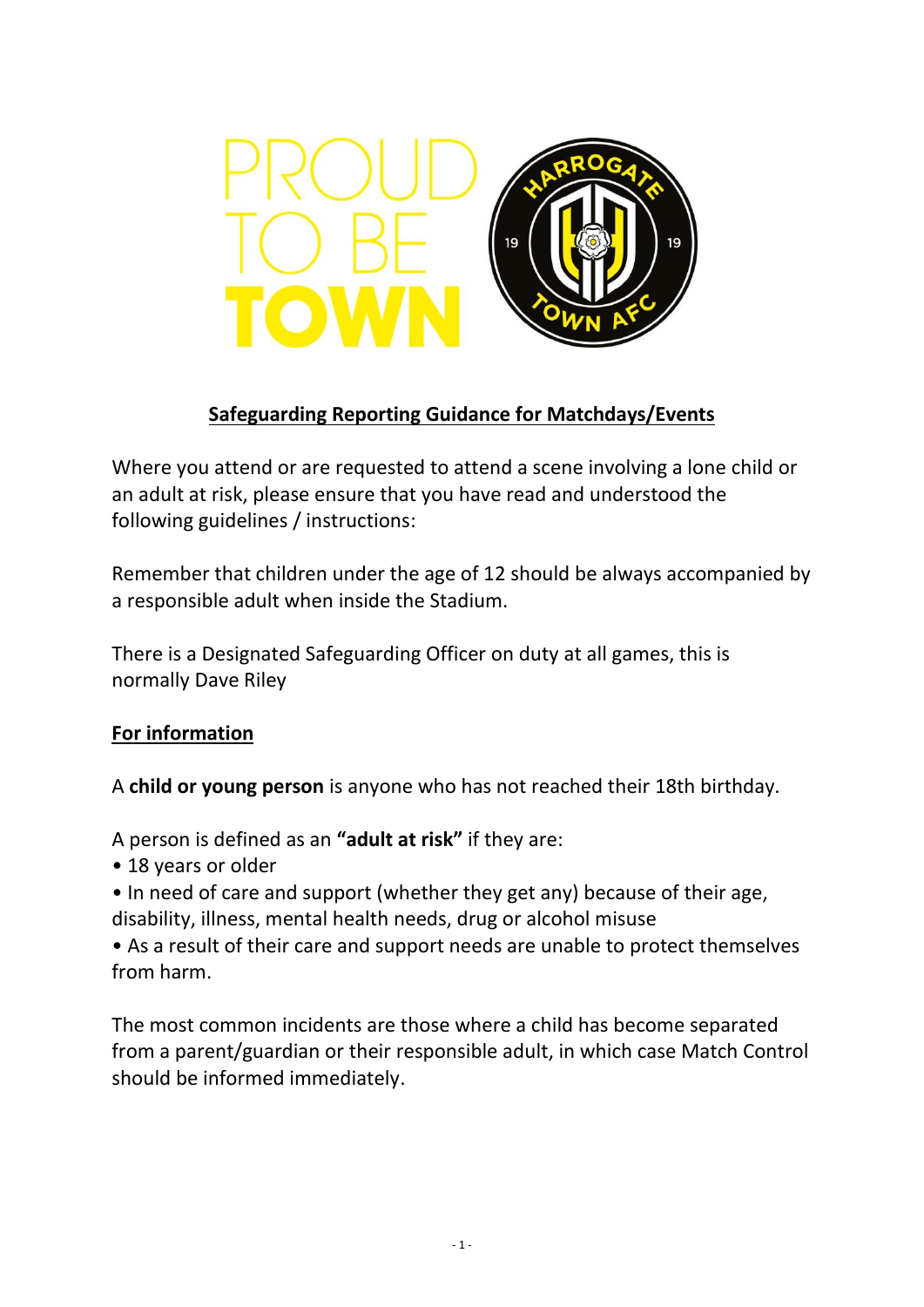# **Reporting Safeguarding Concerns – Stewards Flow Chart**



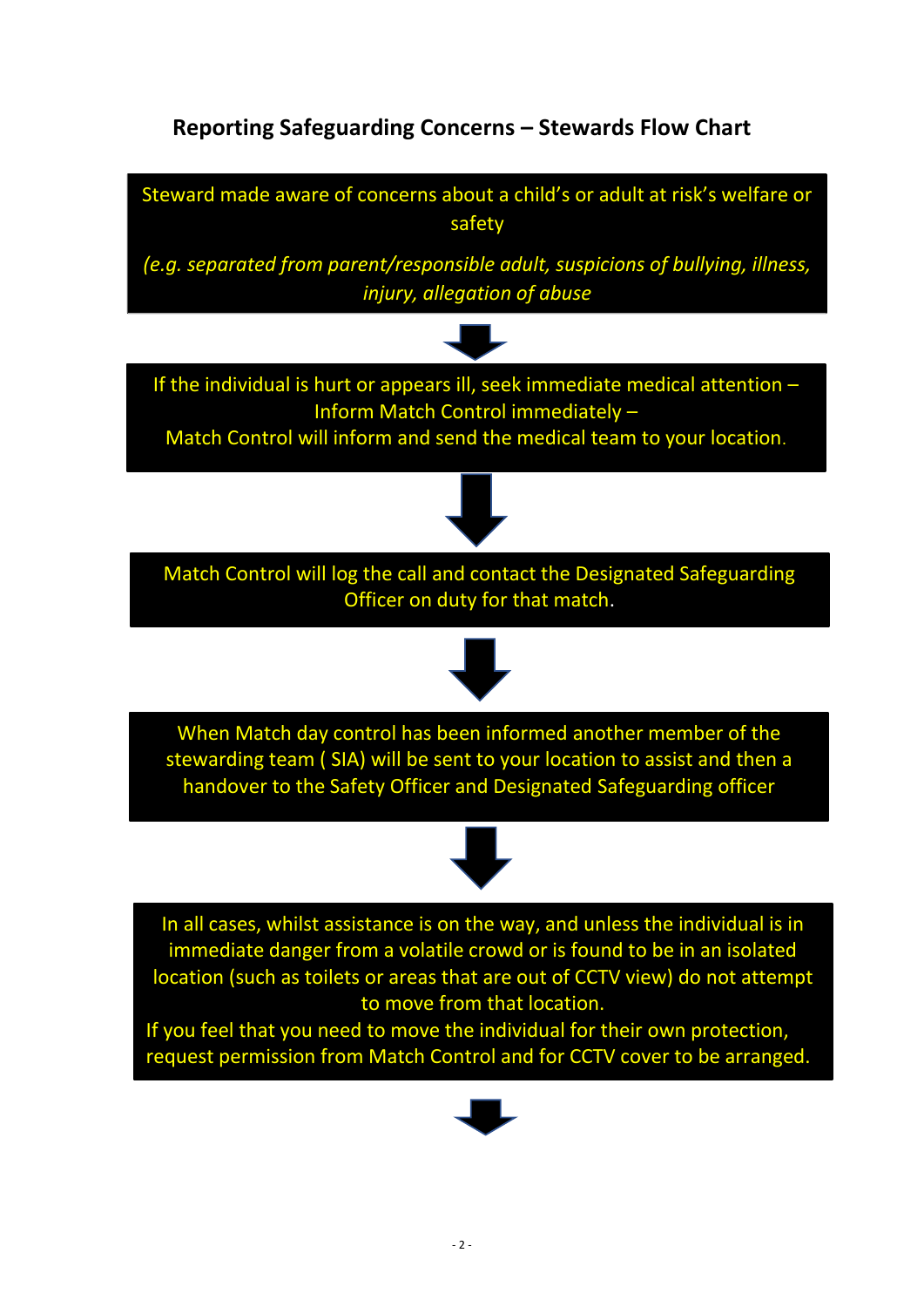Always always treat any allegations extremely seriously and act towards the individual to show that you are taking them seriously – **LISTEN**

# Kirklees Emergency Duty Service 01484 414933 (outside office hours)

Tell them that they are right to tell you Reassure them that they are not to blame Be honest about your own position, who you must tell and why. Tell them what you are doing and when and keep them up to date with what is happening.



REMEMBER - 3R's **Respond, Record, Refer** (Report on to the appropriate person)





Write down everything said and what was done as soon as you can - Use their words –

not your own opinion or what you think they said

Use the following open questions tell, explain, describe

Once the Designated Safeguarding Officer has arrived, hand over all written material.